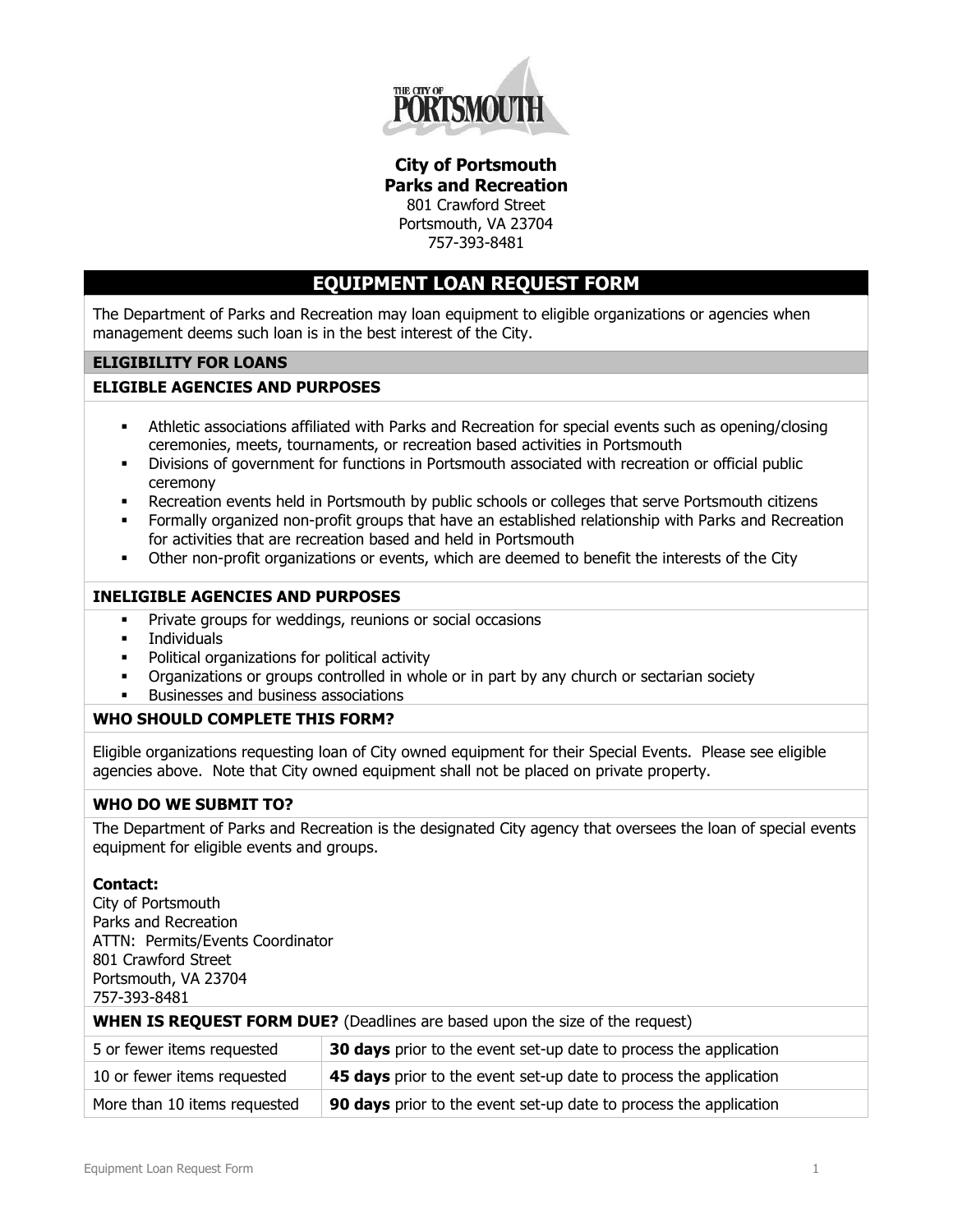

## **EQUIPMENT LOAN REQUEST FORM**

#### **WHAT DO I DO?**

Eligible agencies must complete and submit an Equipment Loan Request Form in accordance with the deadlines listed on **Page 1**, and not more than 270 days in advance of desired date(s).

The following information will be required.

- **Equipment requested**
- **Program or activity for which the equipment will be used**
- Inclusive dates and times for which the equipment is desired
- **Anticipated number of participants**
- **•** Diagram/map for location purposes
- Point of contact including name, address and telephone numbers of person authorized to represent the agency and responsible for the safeguarding the City owned equipment

The request form also includes waiver of liability and when appropriate, may require a Certificate of Insurance naming the City as an Additional Named Insured. In addition, the applicant agrees to pay repair/replacement costs plus 25% administrative fee in the event of lost or damaged equipment.

Review, fill out, sign and submit the Request Form and all appropriate attachments. Please be aware of deadlines. They vary depending on the total number of items requested.

#### **Deadlines are firm as there is a detailed process for review for all applications.**

Event dates may need to be adjusted according to these application submission deadlines.

#### **WHAT ARE THE COSTS?**

Tables - \$5.00 per table (Replacement cost \$285 per table) Chairs - \$0.75 per chair (Replacement cost \$35 per chair)

#### **Tents**

10x10 - \$75 (Replacement cost \$1,000)

15x15 - \$100 (Replacement cost \$1,300)

20x20 - \$200 (Replacement cost \$2,000)

#### **WHAT HAPPENS NEXT?**

The Director or his/her designee will review the request for eligibility and determine approval or denial. Determinations will typically be made within 14 working days of receipt of application.

Note that equipment will only be delivered and picked up on regular business days between the hours of 7 AM and 3 PM. The requesting agency will be responsible for securing the equipment after it is delivered until it is picked up.

At check out/delivery time, equipment conditions and counts will be verified by both an agency and a Department representative. Upon return this inventory check will be repeated.

In the event a borrowing agency fails to return equipment as promised, or fails to make good on repair or replacement costs, all future requests for use of equipment will be denied.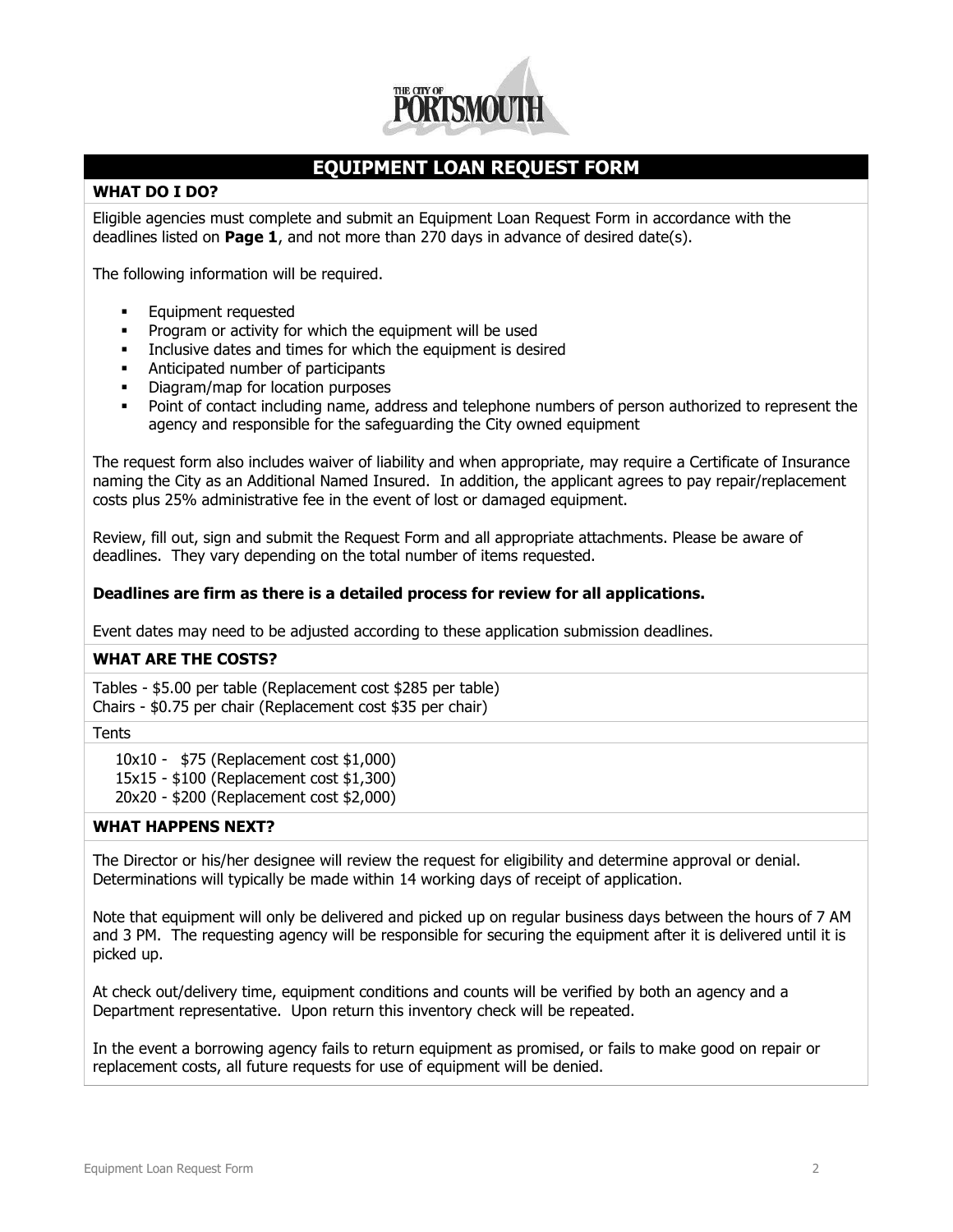

|                                                                                                                                                                                                                                               |                                                              |                         | Year | Month          |                   | EQUIPMENT LOAN REQUEST FORM<br>Number                                                                   |                 |                                           |                                     |                |  |
|-----------------------------------------------------------------------------------------------------------------------------------------------------------------------------------------------------------------------------------------------|--------------------------------------------------------------|-------------------------|------|----------------|-------------------|---------------------------------------------------------------------------------------------------------|-----------------|-------------------------------------------|-------------------------------------|----------------|--|
| <b>OFFICE</b>                                                                                                                                                                                                                                 | Request Number: _________ - ________ - _________             |                         |      |                |                   |                                                                                                         |                 | Rental Fee Paid? Yes<br>l IN <sub>o</sub> |                                     |                |  |
| <b>USE</b>                                                                                                                                                                                                                                    | Event Permit Number: _______ - _______ - _______ -           |                         |      |                |                   |                                                                                                         |                 |                                           |                                     |                |  |
| <b>ONLY</b>                                                                                                                                                                                                                                   |                                                              |                         |      |                |                   |                                                                                                         |                 |                                           |                                     |                |  |
|                                                                                                                                                                                                                                               |                                                              |                         |      |                |                   |                                                                                                         |                 | Check $#$                                 |                                     | Receipt $#_$   |  |
| Please type or print clearly when completing the application.                                                                                                                                                                                 |                                                              |                         |      |                |                   |                                                                                                         |                 |                                           |                                     |                |  |
| The information in this form will be used to determine final fees and the eligibility for the equipment requested. Please be<br>sure that all information provided is accurate. Indicate N/A if the question doesn't pertain to your request. |                                                              |                         |      |                |                   |                                                                                                         |                 |                                           |                                     |                |  |
|                                                                                                                                                                                                                                               | Request forms must be submitted by deadlines listed.         |                         |      |                |                   |                                                                                                         |                 |                                           |                                     |                |  |
|                                                                                                                                                                                                                                               |                                                              |                         |      |                |                   |                                                                                                         |                 |                                           |                                     |                |  |
| Checks should be made out to Portsmouth City Treasurer.<br>Submit the completed and signed application and any required attachments to the Department of Parks and Recreation<br>before the deadlines listed on Page 1.                       |                                                              |                         |      |                |                   |                                                                                                         |                 |                                           |                                     |                |  |
|                                                                                                                                                                                                                                               |                                                              |                         |      |                |                   | <b>APPLICANT INFORMATION</b> Applicant is the contact person or event organizer for the event submitted |                 |                                           |                                     |                |  |
| Applicant's Name:                                                                                                                                                                                                                             |                                                              |                         |      |                |                   |                                                                                                         |                 | Date of<br>Submission:                    |                                     |                |  |
| Organization:                                                                                                                                                                                                                                 |                                                              |                         |      |                |                   |                                                                                                         |                 | E-mail:                                   |                                     |                |  |
| <b>Street</b>                                                                                                                                                                                                                                 | City:<br>State:                                              |                         |      |                |                   |                                                                                                         | ZIP:            |                                           |                                     |                |  |
| address:<br>Day                                                                                                                                                                                                                               | Type:                                                        |                         |      | Evening        |                   | Type:                                                                                                   |                 |                                           | Fax:                                |                |  |
| Phone:                                                                                                                                                                                                                                        |                                                              | $\Box$ Work $\Box$ Cell |      | <b>Home</b>    | Phone:            |                                                                                                         | ■Work Cell Home |                                           |                                     |                |  |
| with non-profit status?                                                                                                                                                                                                                       | Do you represent an organization                             |                         | Yes  | No             |                   | If yes, please attach a copy of non-profit certificate or<br>provide identification number.             |                 |                                           |                                     |                |  |
|                                                                                                                                                                                                                                               | Event On-Site Setup Contact Person (if different from above) |                         |      |                |                   |                                                                                                         |                 |                                           |                                     |                |  |
| Contact Name:                                                                                                                                                                                                                                 |                                                              |                         |      |                |                   |                                                                                                         |                 |                                           |                                     |                |  |
| Day<br>Phone:                                                                                                                                                                                                                                 |                                                              | Type:                   |      | Nork Cell Home | Evening<br>Phone: |                                                                                                         | Type:           |                                           | $\Box$ Work $\Box$ Cell $\Box$ Home | Fax:           |  |
|                                                                                                                                                                                                                                               | <b>EVENT INFORMATION</b>                                     |                         |      |                |                   |                                                                                                         |                 |                                           |                                     |                |  |
|                                                                                                                                                                                                                                               | Event/Activity/Program Name:                                 |                         |      |                |                   |                                                                                                         |                 |                                           |                                     |                |  |
| Picnic<br>Festival<br>Concert<br>Parade<br>This event is a  (Please check all that apply):<br>Run/Walk/Bike/Auto Procession                                                                                                                   |                                                              |                         |      |                |                   |                                                                                                         |                 |                                           |                                     |                |  |
| Other (specify)                                                                                                                                                                                                                               |                                                              |                         |      |                |                   |                                                                                                         |                 |                                           |                                     |                |  |
| Event Organizer/Sponsor is a  □ Community/Civic Group □ Church<br>Business Business Association Individual                                                                                                                                    |                                                              |                         |      |                |                   |                                                                                                         |                 |                                           |                                     |                |  |
| Other (specify)                                                                                                                                                                                                                               |                                                              |                         |      |                |                   |                                                                                                         |                 |                                           |                                     |                |  |
| Event location (name of park/address/streets) (Note that City owned equipment shall not be placed on private property.)                                                                                                                       |                                                              |                         |      |                |                   |                                                                                                         |                 |                                           |                                     |                |  |
|                                                                                                                                                                                                                                               |                                                              |                         |      |                |                   |                                                                                                         |                 |                                           |                                     |                |  |
| Event Date                                                                                                                                                                                                                                    |                                                              | Setup Time              |      |                | <b>Start Time</b> |                                                                                                         | End Time        |                                           |                                     | Breakdown Time |  |
|                                                                                                                                                                                                                                               |                                                              |                         |      |                |                   |                                                                                                         |                 |                                           |                                     |                |  |
|                                                                                                                                                                                                                                               |                                                              |                         |      |                |                   |                                                                                                         |                 |                                           |                                     |                |  |
|                                                                                                                                                                                                                                               |                                                              |                         |      |                |                   |                                                                                                         |                 |                                           |                                     |                |  |
| 150-500<br>500-1000<br>$71000+$<br>How many total attendees are expected? (participants and spectators): $\Box$ 0-150                                                                                                                         |                                                              |                         |      |                |                   |                                                                                                         |                 |                                           |                                     |                |  |
| Please indicate how many times this event has been hosted before: $\Box$ 1 <sup>st</sup> Time<br>2-4 Times<br>$5+$ Times                                                                                                                      |                                                              |                         |      |                |                   |                                                                                                         |                 |                                           |                                     |                |  |
| Where?                                                                                                                                                                                                                                        |                                                              |                         |      |                |                   |                                                                                                         |                 |                                           |                                     |                |  |
| Will the proceeds of the event be donated to a non-profit organization?<br>Will admission be charged for the event?<br>$\overline{\phantom{a}}$ No<br>Yes<br>$ $ No<br>Yes                                                                    |                                                              |                         |      |                |                   |                                                                                                         |                 |                                           |                                     |                |  |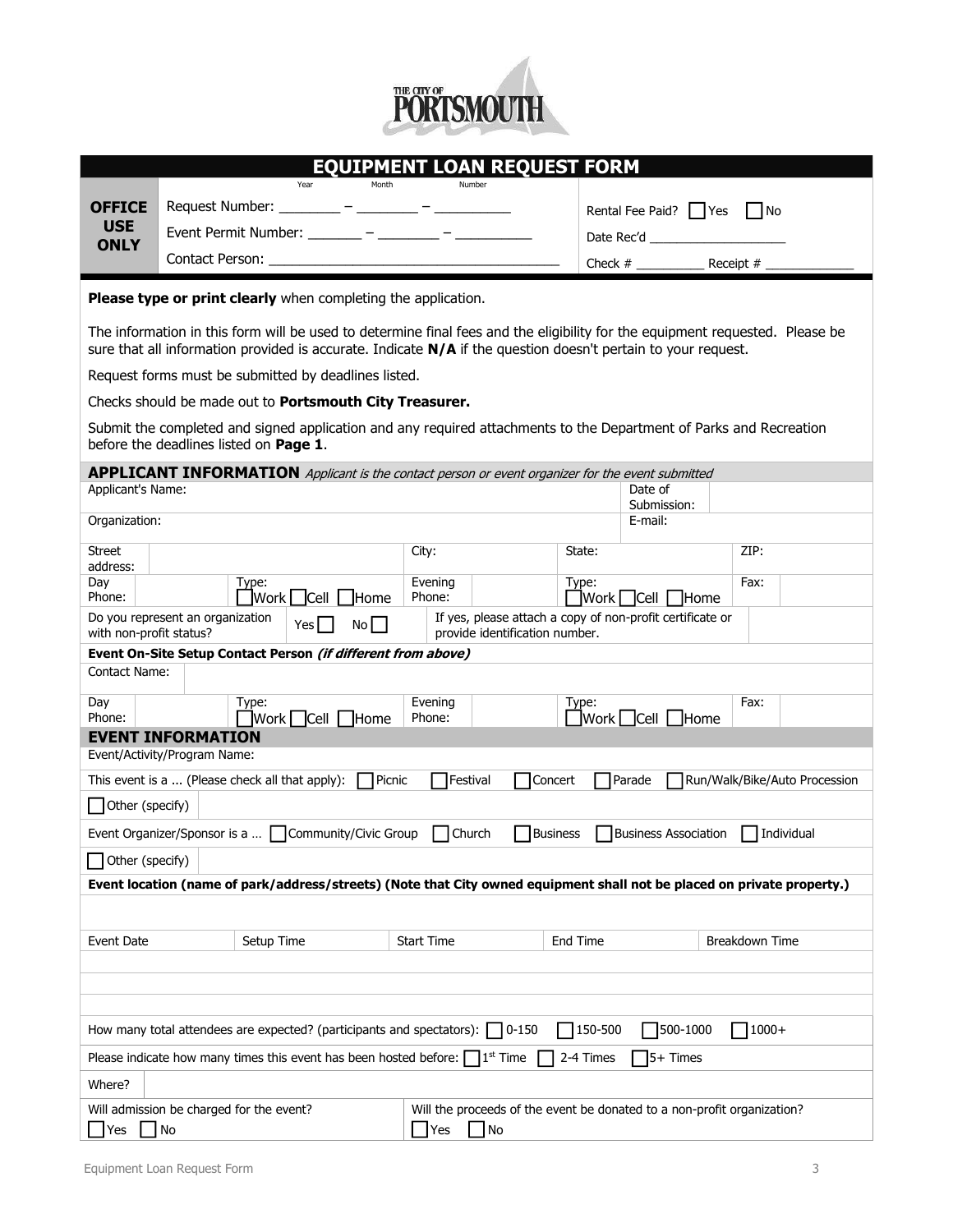

# **EQUIPMENT LOAN REQUEST FORM**

| <b>EQUIPMENT REQUESTED</b>                                                                                                                                                                                                                                                                                                                                                                                |      |               |               |  |  |  |  |
|-----------------------------------------------------------------------------------------------------------------------------------------------------------------------------------------------------------------------------------------------------------------------------------------------------------------------------------------------------------------------------------------------------------|------|---------------|---------------|--|--|--|--|
| <b>Tables</b>                                                                                                                                                                                                                                                                                                                                                                                             |      |               | <b>Chairs</b> |  |  |  |  |
|                                                                                                                                                                                                                                                                                                                                                                                                           |      |               |               |  |  |  |  |
| <b>Tents:</b> Please give an overview of your tent plan. Specify quantities, sizes, and usage of each tent.                                                                                                                                                                                                                                                                                               |      |               |               |  |  |  |  |
| Number of Tents                                                                                                                                                                                                                                                                                                                                                                                           | Size | Purpose/Usage |               |  |  |  |  |
|                                                                                                                                                                                                                                                                                                                                                                                                           |      |               |               |  |  |  |  |
|                                                                                                                                                                                                                                                                                                                                                                                                           |      |               |               |  |  |  |  |
| Other (specify)                                                                                                                                                                                                                                                                                                                                                                                           |      |               |               |  |  |  |  |
| Please list any other equipment or setups for the event:                                                                                                                                                                                                                                                                                                                                                  |      |               |               |  |  |  |  |
| <b>DIAGRAM/MAP</b>                                                                                                                                                                                                                                                                                                                                                                                        |      |               |               |  |  |  |  |
| A diagram/map with desired set-up must be attached to the request form and must be submitted at the same time as the form.                                                                                                                                                                                                                                                                                |      |               |               |  |  |  |  |
| <b>SECURITY</b>                                                                                                                                                                                                                                                                                                                                                                                           |      |               |               |  |  |  |  |
| Describe your plans for providing for security of loaned City equipment.<br>Note that equipment will only be delivered and picked up on regular business days between the hours of 7 AM and 3 PM. The requesting<br>agency will be responsible for securing the equipment after it is delivered until it is picked up.<br>Where will it be stored overnight? Will there be any on-site security provided? |      |               |               |  |  |  |  |

### **OTHER**

Please list any other pertinent details or special requirements related to your request.